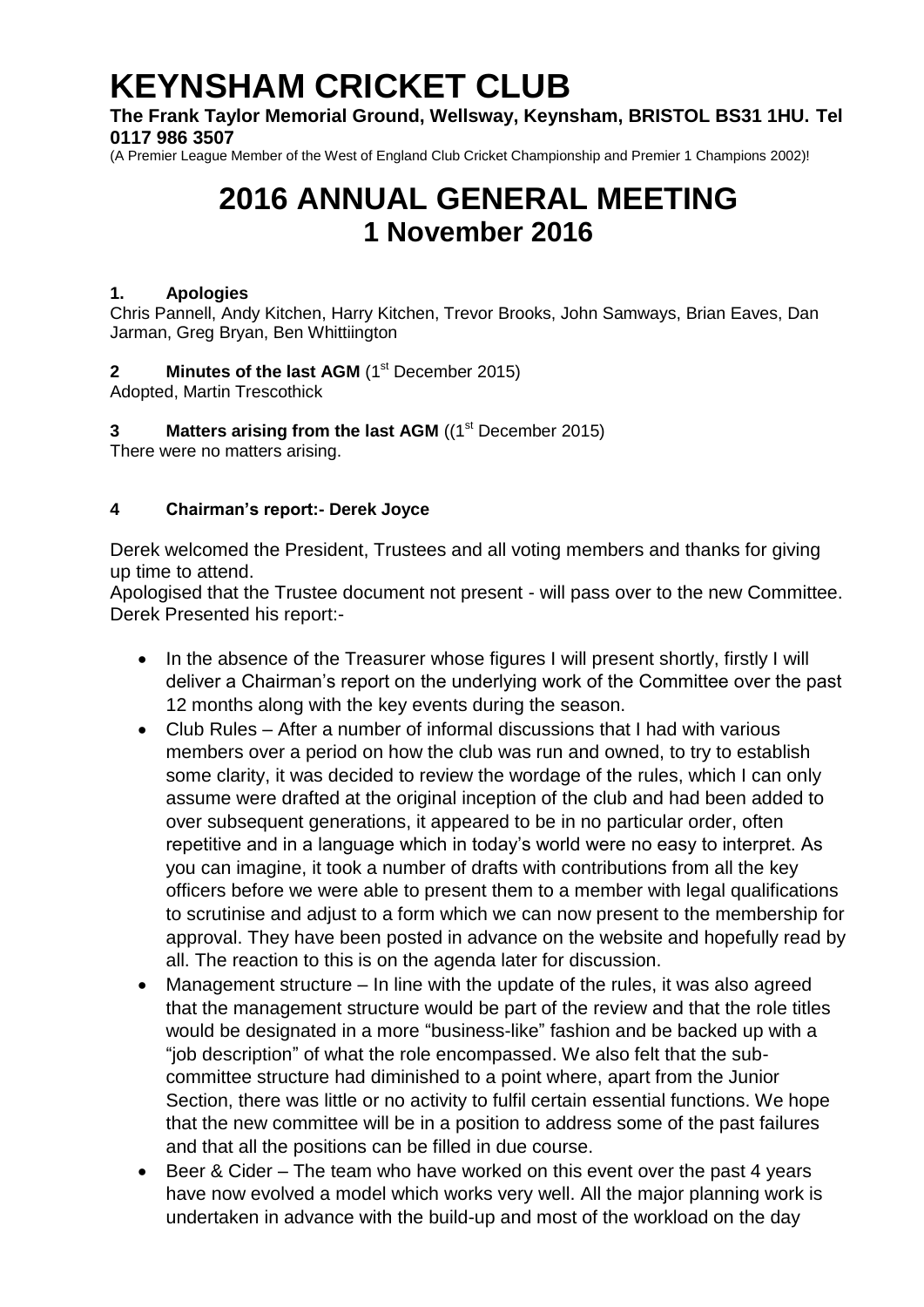being sub contracted, including the franchising of the catering. Apart from the clear up next day, most of the real slog has been devolved and with a business plan which is annually reviewed, we know that we have a winning formula. This years event turned over in excess of £21K and netted a profit of just under £10K. My very grateful thanks to all involved, too many to mention all now but especially Joe, Sam & Marko. My one concern however is that the clubs funds are heavily dependent on this being a success and without this contribution, we would be in deficit again.

- Donations Once again, Trevor Brooks has been very generous in funding a second pair of sightscreens and this was recognised in the unveiling of a plaque in recognition of his support on the final day of the season and providing some hospitality which was thoroughly enjoyed by all! He is paying us another visit soon and we are hoping that he may spot some other piece of antiquity from his youth which needs replacing! The success of the outfield mowing by subcontractors prompted an investigation into purchasing our own piece of equipment, which subsequently we bought with the assistance of donations from Nigel Kay and Alan Webster. Our grateful thanks to these members. I believe that whilst we are still working on improvements to the square, we must all agree that the outfield has improved dramatically since this initiative.
- Cricket Whilst it is not my remit to comment on performance of teams, I have to say that apart from Sat 3rds, we generally had a disappointing season. I am particularly concerned about the state of Sunday cricket. There were far too many sunny Sunday afternoons with no activity out in the middle. This obviously dented the bar revenue and with fees paid out in league subscriptions and ball purchases, the finances have taken a hit. I have asked the cricket committee to try to redress this situation but if we cannot guarantee KCC cricket here every possible Sunday throughout the season, we will have to look at alternatives which could involve letting the ground to other teams, which I for one do not want to see happen.
- Ground As always, thanks to Dave and Alan for all the hard work. There is always lots to do out there and I hope their efforts will be supplemented next year by some new energy from a team of members who will assist on the more menial aspects of maintenance. We have taken steps to put this plan in place. Hopefully the major scarification work at the end of the season will pay dividends next year. I still would like to see some work carried out on the bigger picture for the ground in terms of access and potential to develop the Wellsway entrance and will talk to various members going forward to enlist help to produce a plan as stated last year.
- Juniors My thanks to Kieran in his final season as chair. As always, Friday evenings were well attended and the contribution to the whole club is an essential component, both for the future players and the finances.
- Pavilion Despite the resolutions minuted at the last AGM, we have gone another year without addressing the fundamental requirements of improving the social environment. We all know that it is well overdue and I am hoping that having spent fully on the ground, within this financial year, we can set aside some funding to carry out essential refurbishment works. I intend to put this high on the agenda of the new committee.
- Generally Thanks to Tony for all his hard work ensuring that our main source of income runs smoothly and profitably. The presence of darts teams is now an intrinsic part of the KCC operation. Recent Dinners have been disappointing and I have asked for a review on how this event is revitalised. I would like to extend my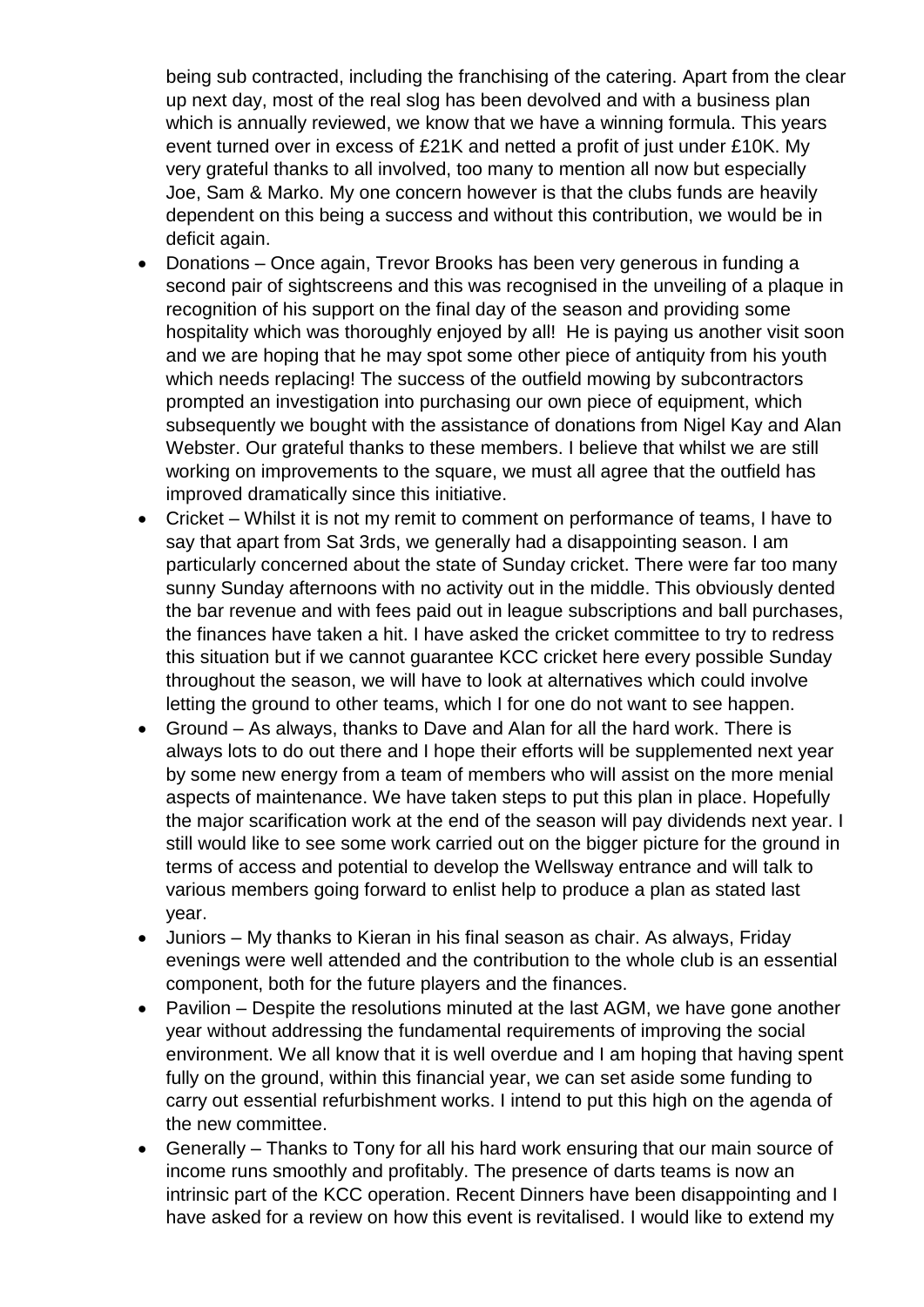thanks to SAS for their support and attendance during the year. The relationship is working well and we are all getting to know each other better. The KHC relationship is still to be affiliated and this is on my "to do" list. Thanks to JT for completing and launching a very creditable club website which has now become the main conduit for communication throughout the club. Once again PG has done a sterling job on administering the 250 Club which as always has contributed significantly to the general funds. This will be my final year in the chair and with KW bidding to be VC, I hope to be able to pass over the reins gradually to him.

- **5 Treasurer's report**:- In the Absence of Chris Derek presented a summary (Sheets attached)
	- CP has forwarded his apologies for not being here to present the figures he has an important WEPL meeting clash. He has asked me to attempt to explain any queries. Before I summarise, I want to thank him for his tireless work over countless years and in various roles as he is now stepping down from the committee due to ill health. We must remember that when he took over the Treasury, the clubs finances were around £30K in deficit. Through diligent management and various initiatives, he has been able to report a return to profitability over recent years and leaves the finances solvent, albeit still under pressure during the closed season.
	- Key points to summarise the figures:
	- 1. Bar sales were down by around £5.5K
	- 2. Bar profit increased giving a gross profit of 32% compared to 29% last year
	- 3. Membership fees show a dramatic increase but this is false as the figures include junior kit sales which were not separated from subs
	- 4. 250 income same as last year £4350
	- 5. Donations increased from £3493 to £7248
	- 6. Ground costs were down by about £500
	- 7. Equipment costs were up from £6401 to £10685 £17K expenditure over two years
	- 8. An informal valuation of the equipment asset register was in the region of £27K replacement like for like value.
	- 9. Cost of overseas player was up by around £1600 due to accommodation costs.
	- 10.Cost of Sky/BT ever increasing £3039. We need to sell lots of product to support this!
	- 11.Electricity costs are down by about £800. We have established that there is no impact on this cost from the telecom equipment.
	- 12.Gas costs down by around £300. We still have new boiler to install which may improve efficiency.
	- 13.Wages down to £9732 from 13376
	- 14.The exact turnover of B&CF was £21423. The net profit was £9998
	- 15.All other figures are in line with budgetary expectation.
	- With CP resignation, The Committee looked at outsourcing the accountancy facility which even with sponsorship support, did not appear viable. In the interim, I have taken charge of the Sage package and paperwork.

### **6 Captains' reports**

Due to the absence of most of the Captains, Joe took questions of reports already submitted and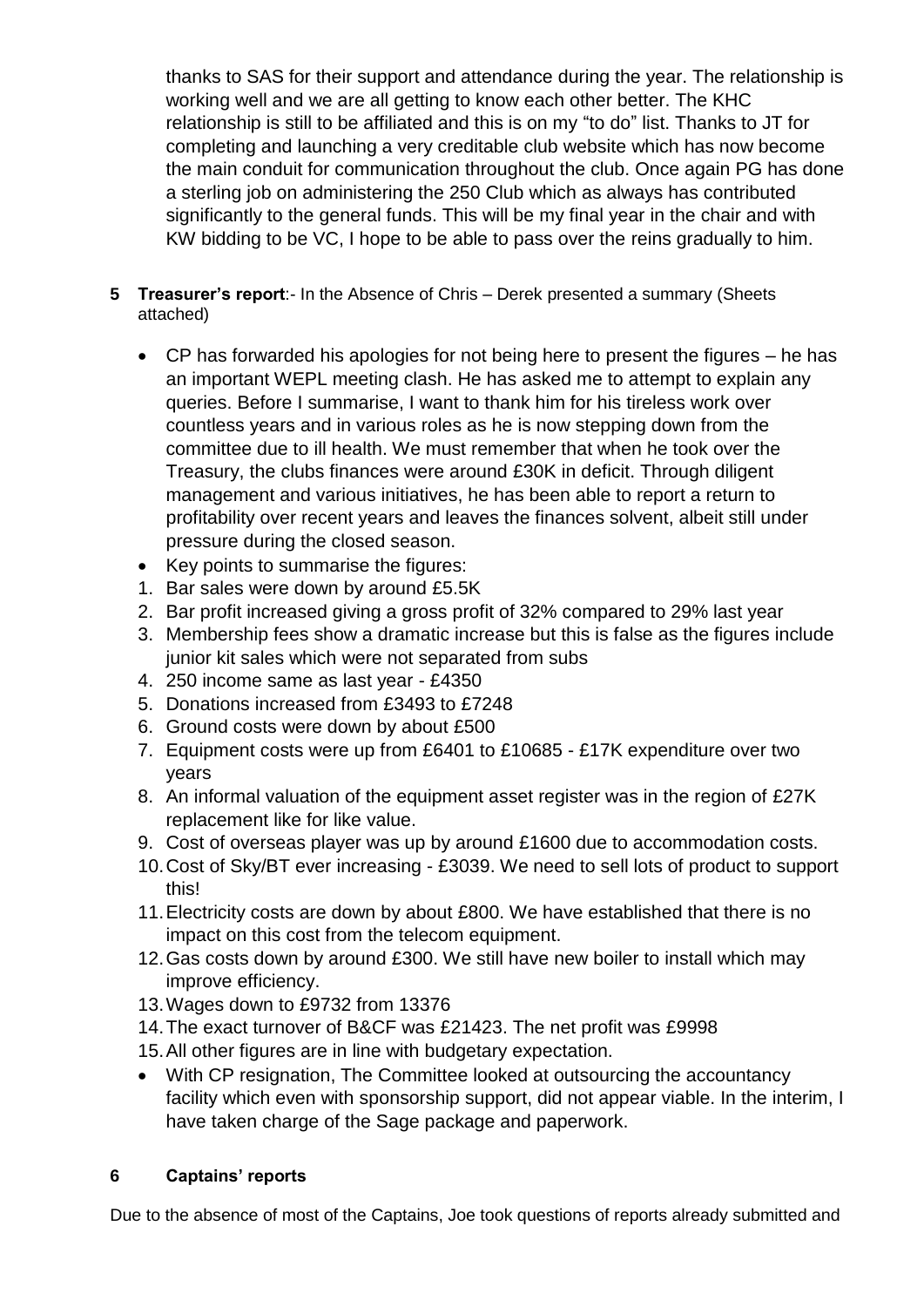on the season in general. A summery was that it was not a very good year except for the Saturday 3rds.

Sunday 1sts and the demise of Sunday cricket was discussed at length. Russ Wakefield stated that he would be willing to Captain this team.

The meeting went with the idea of keeping links with New Zealand and an overseas player.

*3rds – Pete Tweedie* We are promoted as champions! Won 12, lost 2 Bowling Nick Lowe – 19 wkts @ <3 per over; av 11 Sam Lowe – 13 wkts Harry Mattingley – 10 wkts The rest shared among the 29 bowlers during the season **Batting** Pete Tweedie 348 runs av 87 Nick Lowe 279 av 40

A number of other players averaged over 40: Arby, Brits, Fiebs, Scott, Chris C, Simon Knowles

Objective to get promoted; plus giving our younger players plenty of opportunities which I think we've achieved. We've used over 30 players during the season with 15 being under 21, and 10 of those 15 have played 2s cricket. Thanks to all of you who have played. In particular those of you who have helped out when needed and the odd 'senior pro' who stepped in and helped win some matches.

#### **7 Senior Cricket report – Joe Tarring**

As above – First part of item 6

#### **8 Junior Cricket report:-** Kieran Windsor

No questions were asked! – a successful year with much participation especially on Friday evenings!

#### **9 Ground report:-** Dave Knight by email

Winter preparation – We employed Greensward to to spike, cut and fertilize the outfield. This produced a better outfield.

Spring preparation – Complete Weed Control sprayed the wicket, square and outfield. Preseason rolling of the wicket was carried out combined with fertilization and cutting.

Ground purchases - New mobile net cage

New set of site screens kindly donated by Trevor Brooks – v much

appreciated

A new set of side sheets to fix the covers.

Secondhand John Deere mower for outfield cutting. Tractor and gang

mower were traded in plus 2 donations to purchase the mower. Many thanks for the donations. Cricket season – early damp summer post a few problems with the wicket

Autumn – Greensward to carry out deep scarification to remove the thatch at 10, 12 and 15 mm. This should produce harder wickets next season.

End of season – Great turnout of players and members for end of season renovations Future purchases – new set of nets for the static net area.

Coconut mat to protect the wicket after having watering.

New carpet for the net area.

I would like to thank Alan Webster for his continued work, also the players committee and members who have helped on the grounds that season

#### **10 Election of Officers 2016 - 2017**

The following Officers were elected:-

| POST.                  | <b>NAME</b>    |
|------------------------|----------------|
| Chair                  | Derek Joyce    |
| Vice Chair             | Kieran Windsor |
| <b>Finance Manager</b> | Derek Joyce    |